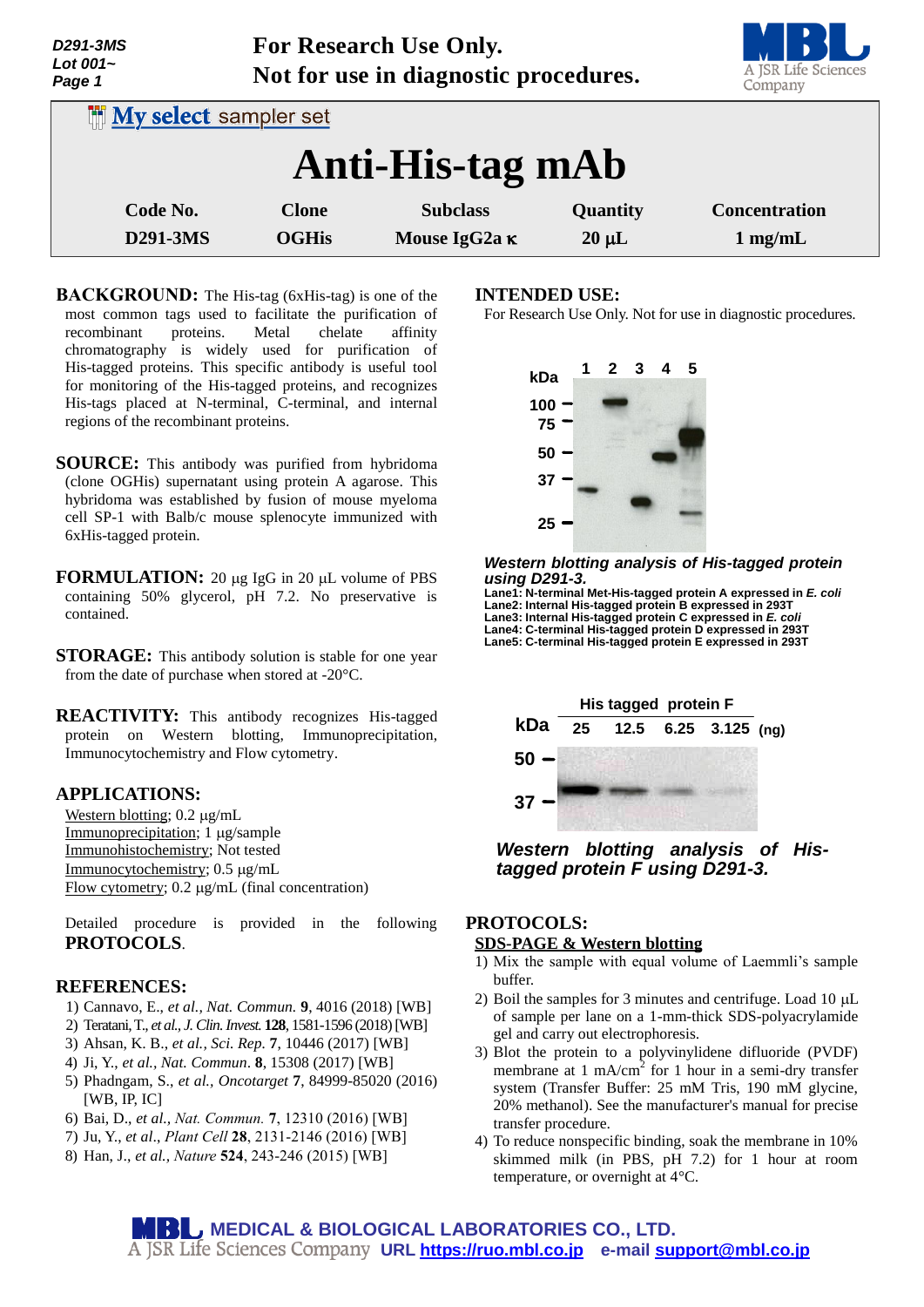# *D291-3MS Lot 001~ Page 2*

- 5) Incubate the membrane with primary antibody diluted with 1% skimmed milk (in PBS, pH 7.2) as suggested in the **APPLICATIONS** for 1 hour at room temperature. (The concentration of antibody will depend on the conditions.)
- 6) Wash the membrane with PBS-T [0.05% Tween-20 in PBS] (5 minutes x 3).
- 7) Incubate the membrane with 1:10,000 Anti-IgG (Mouse) pAb-HRP (MBL; code no. 330) diluted with 1% skimmed milk (in PBS, pH 7.2) for 1 hour at room temperature.
- 8) Wash the membrane with PBS-T (5 minutes x 3).
- 9) Wipe excess buffer on the membrane, then incubate it with appropriate chemiluminescence reagent for 1 minute. Remove extra reagent from the membrane by dabbing with paper towel, and seal it in plastic wrap.
- 10) Expose to an X-ray film in a dark room for 3 minutes. Develop the film as usual. The condition for exposure and development may vary.



*Immunoprecipitation of His-tagged Lin28 expressed in 293T with Mouse IgG2a isotype control (1) or D291-3 (2). After immunoprecipitated with the antibody, immunocomplex was resolved on SDS-PAGE and immunoblotted with D291-3.* 

# **Immunoprecipitation**

- 1) Wash cells (approximately 1 x  $10^7$  cells) 3 times with PBS and resuspend them in 1 mL of cold Lysis buffer [50 mM Tris-HCl (pH 7.5), 150 mM NaCl, 0.05% NP-40] containing protease inhibitors at appropriate concentrations. Incubate it at 4°C with rotating for 30 minutes; thereafter, briefly sonicate the mixture (up to 10 seconds).
- 2) Centrifuge the tube at 12,000 x g for 10 minutes at  $4^{\circ}$ C and transfer the supernatant to another fresh tube.
- 3) Add primary antibody as suggested in the **APPLICATIONS** into 300 uL of the supernatant. Mix well and incubate with gentle agitation for 60-120 minutes at  $4^{\circ}$ C. Add 20 µL of 50% protein A agarose beads resuspended in the cold Lysis buffer. Mix well and incubate with gentle agitation for 60 minutes at 4°C.
- 4) Centrifuge the tube at 2,500 x g for 10 seconds and discard the supernatant.
- 5) Resuspend the agarose with cold Lysis buffer.
- 6) Centrifuge the tube at 2,500 x g for 10 seconds and discard the supernatant.
- 7) Repeat steps 5)-6) 2-4 times.
- 8) Resuspend the beads in 20  $\mu$ L of Laemmli's sample buffer, boil for 3-5 minutes, and centrifuge for 5 minutes. Use 10 L/lane for the SDS-PAGE analysis.

(See **SDS-PAGE & Western blotting**.)



*Immunocytochemical detection of His-tagged calnexin HeLa using D291-3.* Green: Alexa Fluor® 488 Blue: DAPI

# **Immunocytochemistry**

- 1) Culture the cells in the appropriate condition on a glass slide. (For example, spread  $1 \times 10^4$  cells of transfectant cells for one slide, then incubate in a  $CO<sub>2</sub>$  incubator overnight.)
- 2) Wash the cells 3 times with PBS.
- 3) Fix the cells by immersing the slide in PBS containing 4% paraformaldehyde for 10 minutes at room temperature.
- 4) Wash the glass slide 3 times with PBS.
- 5) Immerse the slide in PBS containing 0.2% Triton X-100 for 10 minutes at room temperature.
- 6) Wash the glass slide 3 times with PBS.
- 7) Add the primary antibody diluted with PBS containing 2% FCS as suggested in the **APPLICATIONS** onto the cells and incubate for 60 minutes at room temperature. (Optimization of antibody concentration or incubation condition is recommended if necessary.)
- 8) Wash the glass slide twice with PBS.
- 9) Add 100  $\mu$ L of 1:500 Alexa Fluor<sup>®</sup> 488 conjugated anti-mouse IgG (Thermo Fisher Scientific; code no. A-11001) diluted with PBS containing 2% FCS onto the cells. Incubate for 30 minutes at room temperature. Keep out light by aluminum foil.
- 10) Wash the glass slide 3 times with PBS.
- 11) Wipe excess liquid off the slide but take care not to touch the cells. Never leave the cells to dry.
- 12) Promptly add mounting medium onto the slide, then put a cover slip on it.